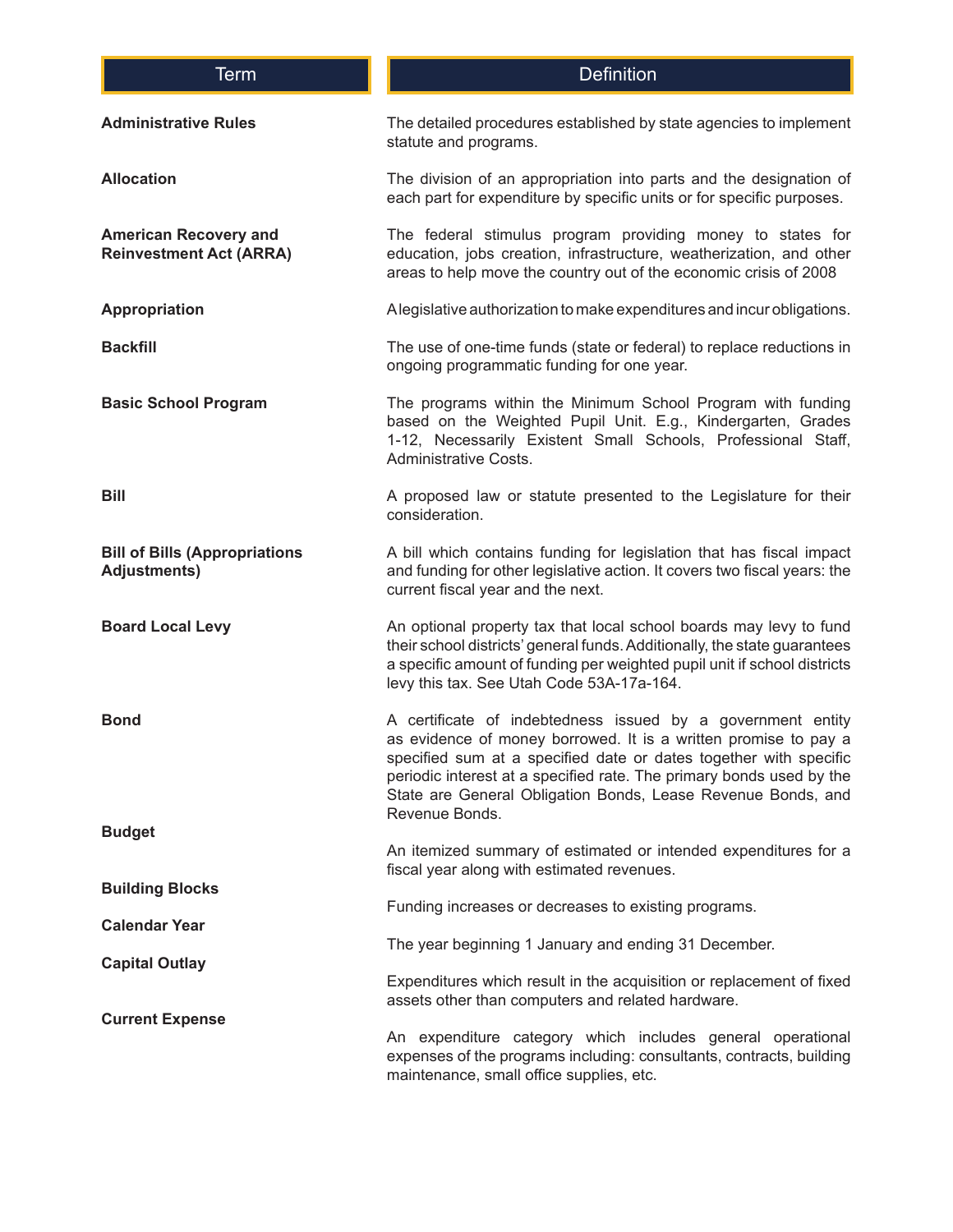| <b>Term</b>                                                    | <b>Definition</b>                                                                                                                                                                                                                                                                                                                                                                                                                                                           |
|----------------------------------------------------------------|-----------------------------------------------------------------------------------------------------------------------------------------------------------------------------------------------------------------------------------------------------------------------------------------------------------------------------------------------------------------------------------------------------------------------------------------------------------------------------|
| <b>Data Processing Capital (DP</b><br>Capital)                 | The expenditure category that includes computer hardware, support<br>equipment, systems, and software over \$5,000.                                                                                                                                                                                                                                                                                                                                                         |
| <b>Data Processing Current Expense</b><br>(DP Current Expense) | An expenditure category which includes costs incurred to operate<br>information technology systems, such as Local Area Network (LAN)<br>connections, software under \$5,000, and supplies.                                                                                                                                                                                                                                                                                  |
| <b>Debt (General Obligation)</b>                               | Debt backed by the full faith and credit of the State. Property taxes<br>secure general obligation debt and general tax revenue pays for the<br>debt service.                                                                                                                                                                                                                                                                                                               |
| Debt (Revenue)                                                 | A bond that does not carry the "full faith and credit" of the State but<br>rather pledges a revenue or lease stream to pay for debt service.                                                                                                                                                                                                                                                                                                                                |
| <b>Debt Limit (Constitutional)</b>                             | Caps total general obligation debt at 1.5 percent of total fair market<br>value of taxable property.                                                                                                                                                                                                                                                                                                                                                                        |
| <b>Debt Limit (Statutory)</b>                                  | UCA 63J-3-402 limits general obligation debt to 45 percent of the<br>allowable spending limit from the General Fund, Uniform School<br>Fund and Transportation Fund less debt service. A two-thirds vote of<br>the Legislature is necessary to exceed this limit.                                                                                                                                                                                                           |
| <b>Debt Service</b>                                            | The money required to pay the current outstanding principle and<br>interest payments on existing obligations according to the terms of<br>the obligations.                                                                                                                                                                                                                                                                                                                  |
| <b>Dedicated Credits Revenue</b>                               | Money that is paid to an agency by other agencies or the public for<br>services or goods. The agency usually uses these dedicated funds<br>to pay for its expenses in the manner it chooses and amounts can<br>be spent up to 125% of the appropriated amount.                                                                                                                                                                                                              |
| <b>Education Fund (EF)</b>                                     | The main funding source for public and higher education. The<br>Education Fund receives all revenues from taxes on intangible<br>property or from income tax.                                                                                                                                                                                                                                                                                                               |
| <b>Encumbrance</b>                                             | An obligation in the form of purchase orders contracts or salary<br>commitments which an agency charges to an appropriation and for<br>which the agency reserves a portion of its appropriation.                                                                                                                                                                                                                                                                            |
| <b>Enterprise Fund</b>                                         | Fund established by a governmental unit which operates like a<br>business. Used by governmental units that cover most or all of their<br>operating costs through user charges.                                                                                                                                                                                                                                                                                              |
| <b>Expenditures</b>                                            | Expense categories for personnel, goods, and services needed by<br>state programs. These include: personnel services, travel, current<br>expense, DP current expense, DP capital, capital outlay, pass-<br>through, and other.                                                                                                                                                                                                                                              |
| <b>Federal Funds</b>                                           | Money made available to the State by an act of the Federal<br>Congress. The Governor may accept on behalf of the State any<br>federal assistance funds for programs that are consistent with<br>the needs and goals of the State and its citizens and that are not<br>prohibited by law. Generally, money comes to the State from the<br>federal government with specific requirements. In many cases the<br>State must provide a match in state funds or in-kind services. |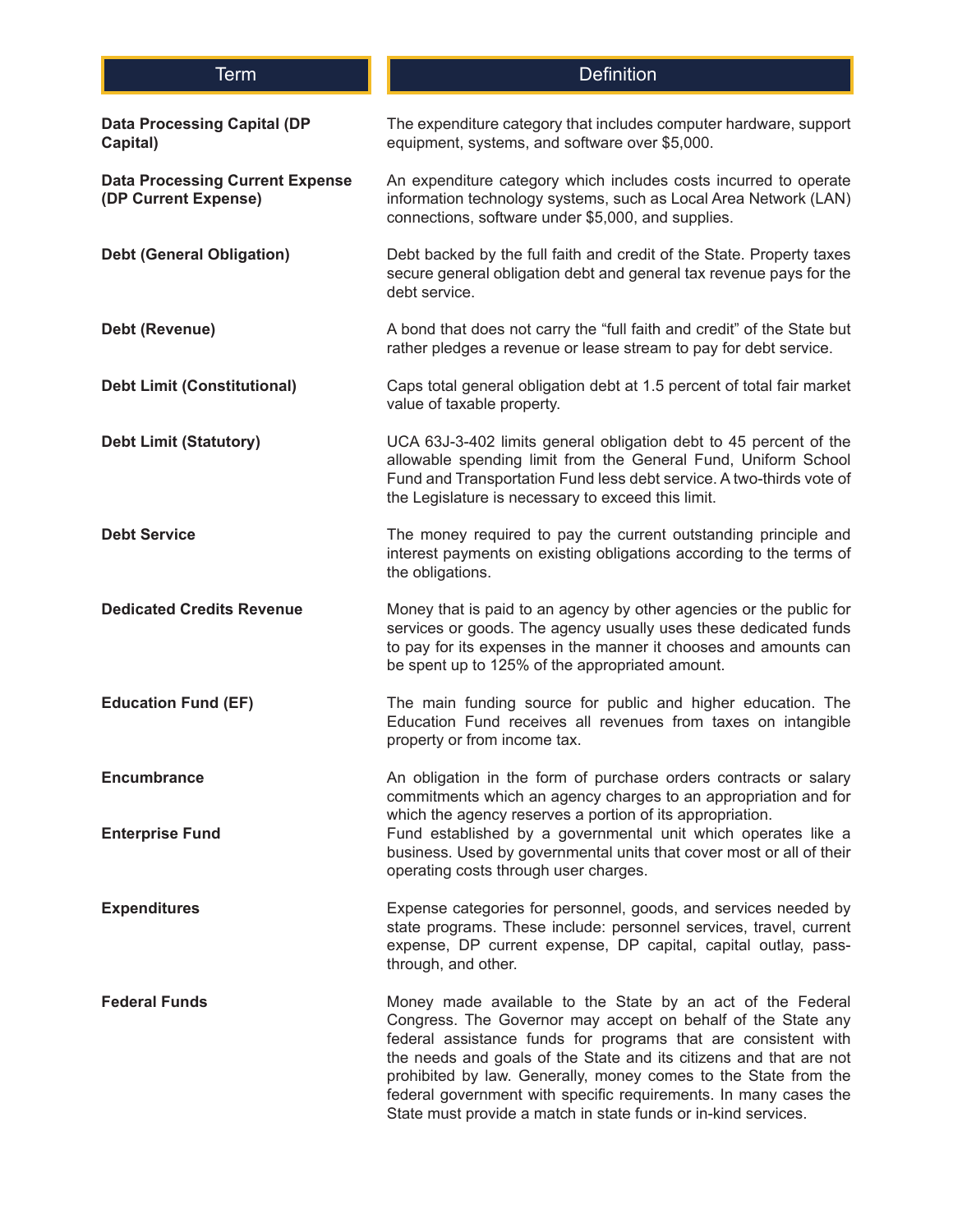| <b>Term</b>                                                   | <b>Definition</b>                                                                                                                                                                                                                                                                                                                                                                                                                                                                                                                                                                                        |
|---------------------------------------------------------------|----------------------------------------------------------------------------------------------------------------------------------------------------------------------------------------------------------------------------------------------------------------------------------------------------------------------------------------------------------------------------------------------------------------------------------------------------------------------------------------------------------------------------------------------------------------------------------------------------------|
| <b>Federal Medical Assistance</b><br><b>Percentage (FMAP)</b> | FMAPs are used in determining the amount of federal matching funds<br>for state expenditures for assistance payments for certain social<br>services, and state medical and medical insurance expenditures.<br>The United States Department of Health and Human Services<br>calculates and publishes the FMAPs each year.                                                                                                                                                                                                                                                                                 |
| Fee                                                           | A fixed charge for a good or service usually recorded as Dedicated<br>Credit revenue.                                                                                                                                                                                                                                                                                                                                                                                                                                                                                                                    |
| <b>Fiscal Note</b>                                            | The estimate by the Legislative Fiscal Analyst of the amount of<br>present or future revenue and/or expenditures resulting from the<br>passage of a given bill.                                                                                                                                                                                                                                                                                                                                                                                                                                          |
| <b>Fiscal Year (FY)</b>                                       | An accounting period of 12 months at the end of which the<br>organization ascertains its financial conditions. The state fiscal year<br>(FY) runs from July 1 through June 30. The federal fiscal year (FFY)<br>is from Oct. 1 through Sept. 30.                                                                                                                                                                                                                                                                                                                                                         |
| <b>Fixed Assets</b>                                           | Long-term assets which will normally last in excess of one year such<br>as land, buildings, machinery, furniture, etc.                                                                                                                                                                                                                                                                                                                                                                                                                                                                                   |
| <b>Full Faith and Credit</b>                                  | A pledge of the general taxing power of the government for the<br>payment of a debt obligation.                                                                                                                                                                                                                                                                                                                                                                                                                                                                                                          |
| <b>Full Time Equivalent (FTE)</b>                             | FTE is the abbreviation for "Full Time Equivalent" position or<br>employee. It is a method of standardizing the personnel count. One<br>person working 40 hours per week for one year is equal to one FTE.<br>Two people working 20 hours each per weeks are equal to one FTE.<br>One FTE is any combination of hours that equals a full-time 40-hour<br>a week employee.                                                                                                                                                                                                                                |
| <b>Fund</b>                                                   | An independent fiscal and accounting entity with a self-balancing set<br>of accounts.                                                                                                                                                                                                                                                                                                                                                                                                                                                                                                                    |
| <b>General Fund (GF)</b>                                      | The primary or catchall fund of a government. It is similar to a firm's<br>general ledger account, and records all assets and liabilities of the<br>entity that are not assigned to a special purpose fund. It provides<br>the resources necessary to sustain the day-to-day activities with<br>State government. When governments or administrators talk about<br>'balancing the budget' they typically mean balancing the budget for<br>their general fund. The primary source of this revenue in Utah is<br>sales tax, although there are several other taxes that contribute to<br>the General Fund. |
| <b>General Obligation Bonds (G.O.)</b>                        | The full faith and credit of the State is the security for G.O. debt.<br>The state Constitution and statute limit the level of G.O. debt that<br>may be issued. G.O. debt is the least expensive tool available to<br>the State for long-term borrowing and is usually issued for six-year<br>terms (buildings) or 15-year terms (highways).                                                                                                                                                                                                                                                             |
| Grant                                                         | A contribution by one entity to another without expectation of<br>repayment. This is usually made in support of some specified<br>function or goal.                                                                                                                                                                                                                                                                                                                                                                                                                                                      |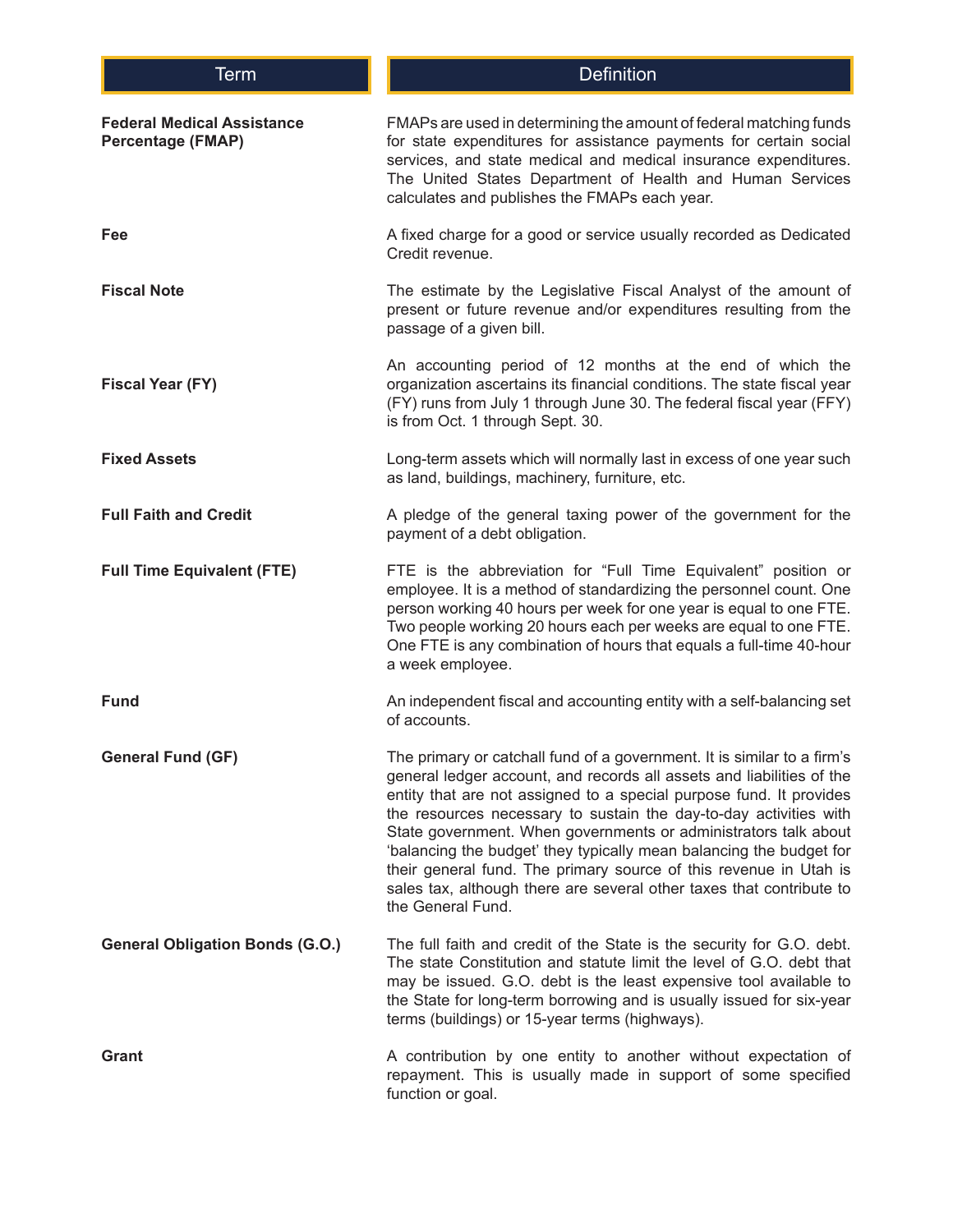| <b>Term</b>                     | <b>Definition</b>                                                                                                                                                                                                                                                                                                                                                                                                                                                                                                                                    |
|---------------------------------|------------------------------------------------------------------------------------------------------------------------------------------------------------------------------------------------------------------------------------------------------------------------------------------------------------------------------------------------------------------------------------------------------------------------------------------------------------------------------------------------------------------------------------------------------|
| <b>Indirect Charges</b>         | Costs that are not directly accountable to a cost object, such as a<br>particular project, function, service, or product. They are also called<br>Overhead Shared Expenses, and are often allocated rather than<br>computed. These can be either fixed or variable.                                                                                                                                                                                                                                                                                  |
| Initiative                      | A procedure by which citizens can propose a law and ensure its<br>submission to the electorate.                                                                                                                                                                                                                                                                                                                                                                                                                                                      |
| <b>Intent Language</b>          | A statement added to appropriations bills to explain or put conditions<br>on the use of line item appropriations. These statements are part of<br>an Appropriations Act but expire at the end of the fiscal year. Intent<br>language cannot replace or supersede current statutes.                                                                                                                                                                                                                                                                   |
| <b>Interim</b>                  | The period between regular sessions of the Legislature.                                                                                                                                                                                                                                                                                                                                                                                                                                                                                              |
| <b>Internal Service Fund</b>    | A fund established by a governmental unit to provide goods and<br>services primarily to other governmental agencies. User charges<br>usually finance these funds.                                                                                                                                                                                                                                                                                                                                                                                    |
| Lapse                           | The automatic termination of an appropriation and the return of the<br>unexpended funds to the base fund.                                                                                                                                                                                                                                                                                                                                                                                                                                            |
| <b>Lapsing Funds</b>            | Unspent money remaining at the end of the year reverts (or lapses)<br>back to the base fund unless otherwise designated.                                                                                                                                                                                                                                                                                                                                                                                                                             |
| <b>Lease Revenue Bonds</b>      | The State Building Ownership Authority issues lease revenue bonds<br>as the official owner of state facilities. Debt service (usually paid<br>over 20 years) comes from rents collected from user agencies and<br>carries an interest rate slightly higher than general obligation debt.                                                                                                                                                                                                                                                             |
| <b>Legislative Oversight</b>    | The responsibility of the Legislature to review operations of executive<br>and judicial agencies.                                                                                                                                                                                                                                                                                                                                                                                                                                                    |
| <b>Line Item</b>                | Each appropriated sum has an item number in an appropriations<br>bill. Each line item appropriation may have several programs. Once<br>the appropriation becomes law, an agency may move funds from<br>program to program within the line item, but not from one line item<br>to another.                                                                                                                                                                                                                                                            |
| Minimum Basic Rate (Basic Levy) | The local property tax that school districts are required to levy to be<br>eligible for state appropriations toward the Minimum School Program.<br>Revenue from this tax is used to fund programs within the Basic<br>School Program of the Minimum School Program. If a district does<br>not generate enough revenue with this tax to fund its entitlement the<br>state makes up the difference. See Utah Code 53A-17a-135.                                                                                                                         |
| Minimum School Program (MSP)    | The framework for funding school districts and charter schools<br>in Utah. The MSP is composed of multiple programs organized,<br>according to funding source, into the Basic School Program,<br>Related to Basic School Program, and the Voted & Board Local Levy<br>Programs. The MSP funding consists of local property tax funds,<br>state income tax funds, and other state-appropriated tax funds. The<br>MSP funds are distributed according to formulas provided by state<br>law, and State Board of Education rules. See Utah Code 53A-17a. |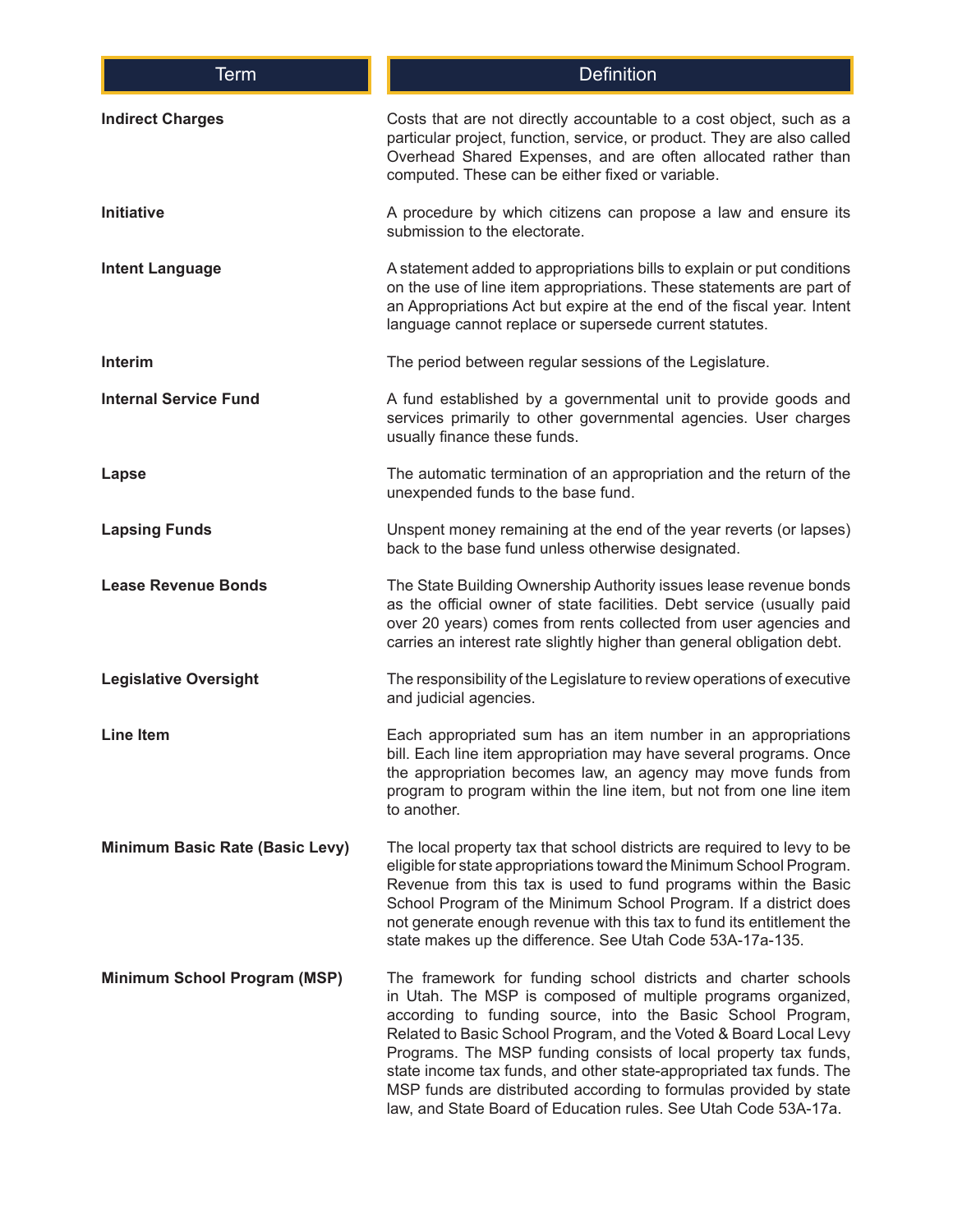| <b>Term</b>                                 | <b>Definition</b>                                                                                                                                                                                                                                                    |
|---------------------------------------------|----------------------------------------------------------------------------------------------------------------------------------------------------------------------------------------------------------------------------------------------------------------------|
| <b>Non-lapsing Funds</b>                    | The Legislature can authorize an agency, via statute or intent<br>language, to keep unused funds at the end of a fiscal year. Otherwise<br>unexpended funds return (lapse) to their account of origin.                                                               |
| <b>Obligations</b>                          | Required amounts that a governmental unit must pay out of its<br>resources.                                                                                                                                                                                          |
| <b>One-time vs. Ongoing Funding</b>         | Both revenue and expenditures may be one-time (short, distinct<br>period of time) or ongoing (lasting from year to year).                                                                                                                                            |
| <b>Operating Expenses</b>                   | Those costs which are necessary to the operations of an agency<br>and its program(s).                                                                                                                                                                                |
| <b>Operating Surplus</b>                    | The amount by which annual revenues exceed outlays.                                                                                                                                                                                                                  |
| <b>Operations and Maintenance (O&amp;M)</b> | Expenses to clean and maintain facilities on a regular basis.                                                                                                                                                                                                        |
| Pass-through                                | An expenditure category for funds collected by one program or<br>agency and "passed-through" to another group for services or<br>expenditure.                                                                                                                        |
| <b>Per Diem</b>                             | Daily allowance for living expenses that is provided to employees<br>when they are required to travel for work.                                                                                                                                                      |
| <b>Personnel Services</b>                   | An expenditure category which includes all personnel costs,<br>including salary and benefits.                                                                                                                                                                        |
| Referendum                                  | A popular vote of the electorate on a measure adopted by the<br>Legislature.                                                                                                                                                                                         |
| <b>Regulation</b>                           | A rule or order of an agency promulgated under the authority of a<br>statute.                                                                                                                                                                                        |
| <b>Related to Basic School Program</b>      | A group of programs intended to complement the general education<br>programs of the Basic School Program. These programs are funded<br>by legislative appropriation.                                                                                                 |
| <b>Restricted Funds</b>                     | Accounts consisting of revenues restricted for use in or for specific<br>programs or purposes. E.g., Transportation Fund, Uniform School<br>Fund, various General Fund-Restricted Funds.                                                                             |
| <b>Retained Earnings</b>                    | The accumulated earnings of an Internal Service Fund (ISF) or<br>Enterprise Fund (EF) still in the fund and not reserved for any<br>specific purpose.                                                                                                                |
| <b>Revenue</b>                              | The yield of taxes and other sources of income that the State collects.                                                                                                                                                                                              |
| <b>Revenue Bonds</b>                        | A bond for which the state guarantees repayment with revenues<br>generated by a specified revenue-generating activity associated with<br>the purpose of the bond. For example, tuition could be dedicated to<br>repay the revenue bond for a new classroom building. |
| <b>Revenue Surplus</b>                      | The amount by which annual collections exceed forecasted revenue.<br>The Legislature uses this in the context of Rainy Day Fund deposits.                                                                                                                            |